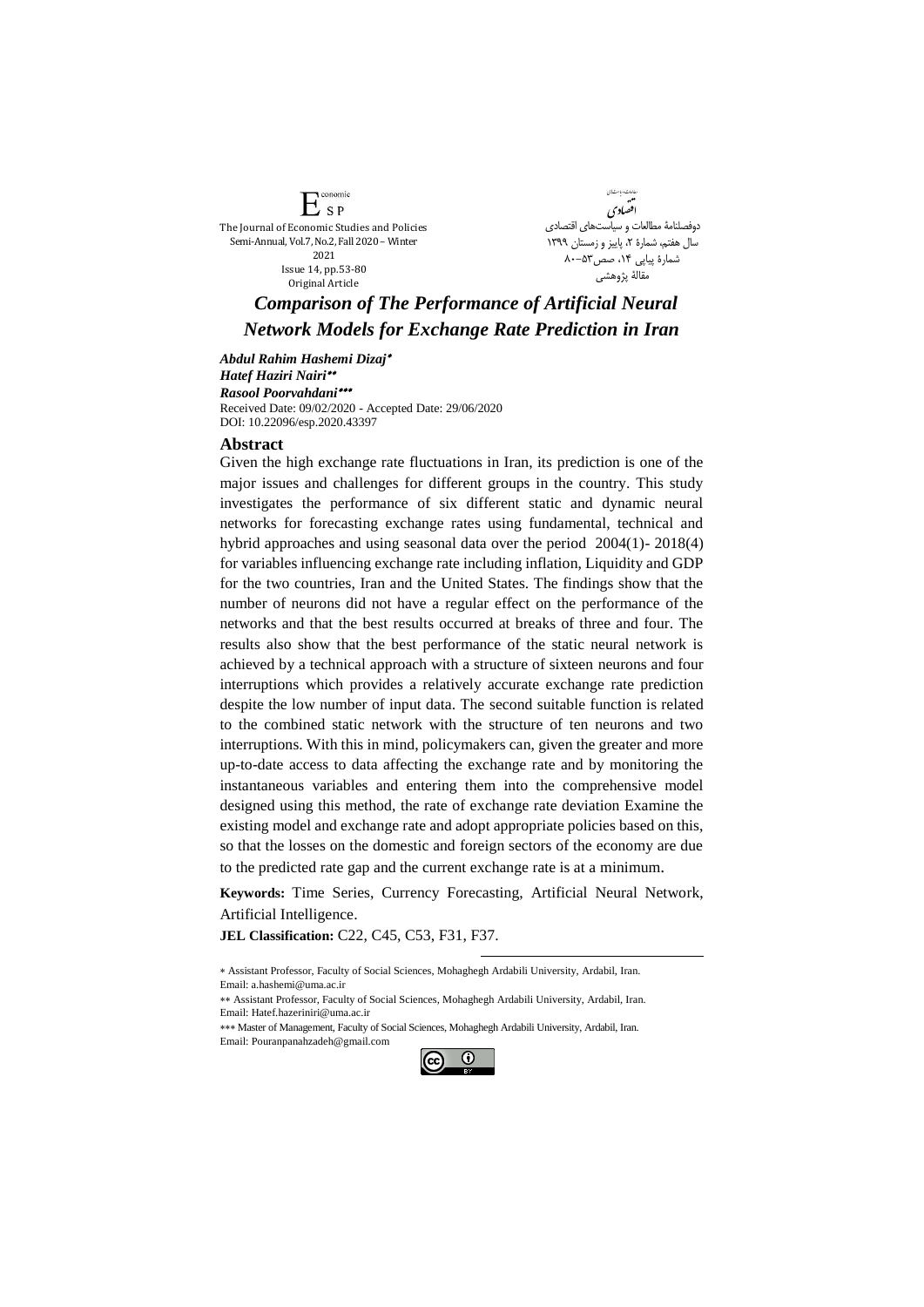**14** Abstract & Bibliographies in English

## **Bibliography**

- Adewole, Adetunji Philip; Adio Taofiki, Akinwale & Akintomide Ayo Bidemi (2011). "Artificial neural network model for forecasting foreign exchange rate", *WCSIT*, Vol.1, No.3, pp. 110-118.
- Ahmadi Amaleh, Elham (2013). *The use of artificial intelligence for technical analysis of the stock market based on Japanese candlestick chart patterns, M.Sc*. Thesis in Industrial Engineering, Yazd: Yazd University.
- Asghari Oskooi, Mohammad Reza (2002). "Application of neural networks in predicting time series", Iranian Economic Research Quarterly, Vol. 4, No. 12, pp. 69-96.
- Bahrampour, Peyman & Nikbakhsh Javadian (2014). "Daily Forecast of Pound / Dollar Exchange Rate in Forex Market Using Neural Network", *International Journal of Industrial Engineering and Production Management*, Vol. 25, No. 4, pp. 377-388.
- Ebrahimi, Maryam & Mehdi Pedram (2014). "Study of the importance and impact of economic variables on the exchange rate in Iran", *Al-Zahra University Economic Development Policy Quarterly*, Vol. 2, No. 3, pp. 141-168.
- Ebrahimi, Maryam (2013). *Exchange Rate Prediction Using Neural Network with Two Technical and Fundamental Approaches, M.Sc.* Thesis in Economic Development, Tehran: Al-Zahra University.
- Ehsanifar, Mohammad & Reza Ehteshamaraei (2015). "Forecasting the exchange rate in the capital market using the accumulated moving average self-regression models and neural network" (Case study: Australian dollar, Canadian dollar, Japanese Yen and British Pound), *Quarterly Journal of Securities Finance*, Vol. 8, No. 27, pp. 35-51.
- Galeshchuk, Svitlana (2016). "Neural networks performance in exchange rate prediction", *Neurocomputing, Vol. 172*, pp. 446-452.
- Ghaffari, Mehdi & Raheleh Yousefi (2011). "Currency Price Forecast Modeling Using Neural Networks", *Journal of Financial Engineering and Securities Management*, Vol. 2, No. 8, pp. 99-119.
- Güresen, Erkam; Kayakutlu, Gulgun & Tugrul U.Daim (2011). "Using artificial neural network models in stock market index prediction", *Expert Sys. Appl,* Vol. 38, pp. 10389-10397.
- Hanafizadeh, Payam and Abolfazl Jafari (2010). "Combined model of artificial and self-organizing artificial neural networks for stock price forecasting", *Quarterly Journal of Industrial Management Studies*, Vol. 8, No. 19, pp. 165-187.
- Jalaei Esfandabadi, Seyed Abdolmajid; Hosseini, Seyed Jafar and Hossein Nezamabadipour (2012). "Study of monetary exchange rate fluctuations and its prediction with neural networks in Iran", *Macroeconomics Research*, Vol. 7, No. 14, pp. 35- 60.
- K.Nag, Ashok & Amit Mitra (2002) ."Forecasting daily foreign exchange rates using genetically optimized neural networks", *J. Forecast*, Vol. 21, pp. 501–511.
- Kamruzzaman, Joarder & Ruhul A Sarker (2003). "Forecasting of currency exchange rates using ANN: a case study", *International Conference on Neural Networks and Signal Processing, 2003, Proceedings of the 2003*, Nanjing, China.
- Khashei, Mehdi & Mehdi Bijari (2008). "Improving the performance of financial forecasts with linear and nonlinear combination of accumulated moving average self-regression and artificial neural networks", *Quarterly Journal of Economic Research*, Vol. 8, No. 2, pp. 83-100.